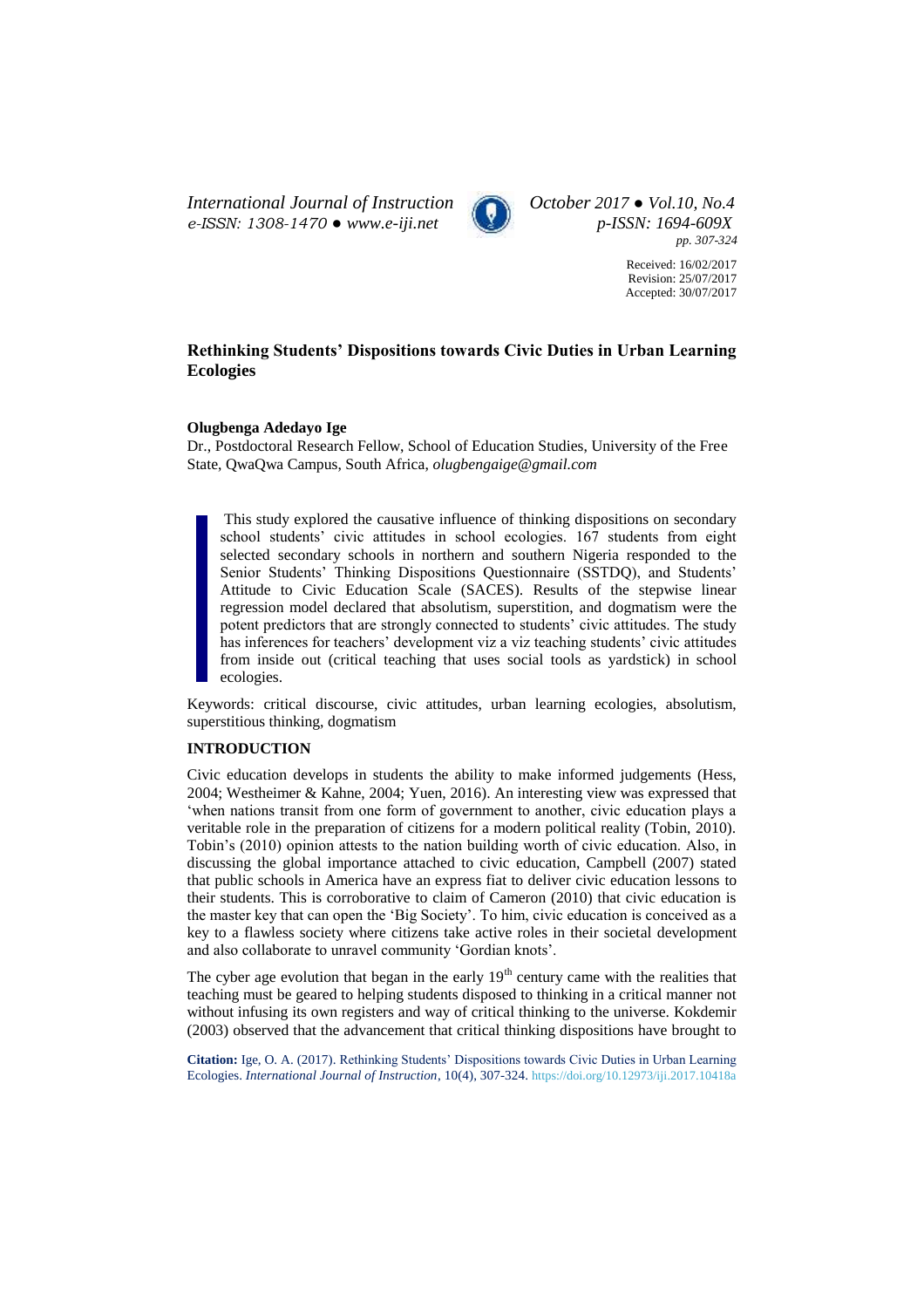students' learning outcomes is not restricted to courses in selected fields, but to all disciplines. The pacy academic life of the cyber age has led teachers to examine the usefulness of the critical thinking dispositions. These include the likes of Klooster (2001) who affirmed that critical thinking dispositions comprises independent thinking which has information as the activating point, and not the terminal point. These points start with questions and problems needing solution, seeks logical arguments, and above all a social thinking platform. Also the likes of (Fero, O'Donnell, Zullo, Dabbs, Kitutu, Samosky, et al., 2010) in a recent research that deduced that critical thinking possesses diverse prime components such as individual's ability to search and decipher information, cum interconnection with knowledge, reasoning, identification, skills of cognition, and scrutiny of alternative frames of reference.

Also, Ennis (1987) asserted that critical thinking is a reasonably reflective thought process that is pre-occupied with the determination of what to do or believe. Consequent on the salient responsibilities of schools in the twenty-first century to mould the lifeprospects of students (Villegas, 2007), teachers cannot disregard critical thinking constructs that are of direct relevance to teaching and practice that would aid their students to take important civic decisions. With the shift from Soviet pedagogy to thinking powered educational system to meet the dynamics of changing workplace in Kazakhstan (Burkhalte & Shegebayev, 2010), no educational system across the world might be able to close her educational frontiers to the critical thinking revolution.

Ogundokun and Adeyemo (2010) observed that educational researchers have started addressing the soft side of individual differences which included mood, emotions, and feelings in relation to student learning outcomes. Fairbrother (2003) contributed valuable information on critical thinking disposition and students' national attitudes. This scholar discovered integral interactions between critical thinking and aspects of socialization process of students as well as their abilities to form individual opinions about national affairs in Hong Kong and Mainland China. The prescient of Ennis (1987) came to fore in the research instruments constructed by Fairbrother (2003) on critical thinking dispositions which was painstakingly tailored to the political socialization process in Hong Kong and China., Oguz and Saricam (2016) delved into the relationship between critical thinking disposition and locus of control in pre-service teachers, and established that gender differences exist in the critical thinking dispositions of pre-service teachers.

Beyond the learning outcomes of students, critical thinking constructs have been found appropriate for natural hazards; the logical framework of this study that by and large, the cyber age has come to stay and it has multi-effects on the educational outcome of students in the urban societies and beyond. In a recent study, Nakagawa (2016) discovered through cyber aid household that earthquake preparedness was necessary, while inquisitiveness also moderated the association between earthquake preparedness of households and risk perception.

Despite considerable efforts by educational researchers to investigate the influence of critical thinking dispositions on students' learning outcomes, there are few research focusing on the effect of critical thinking dispositions on students' civic attitudes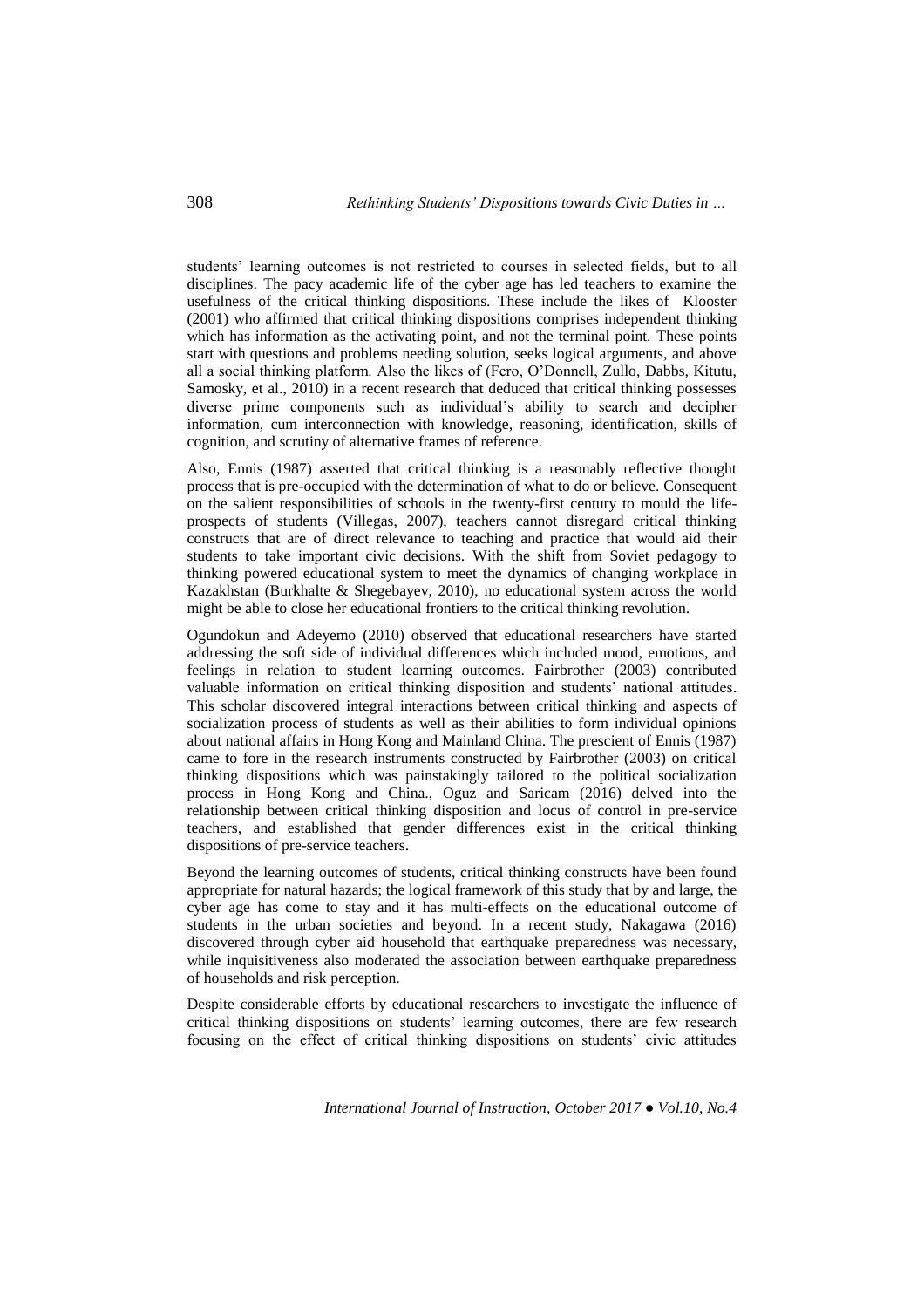(Fairbrother, 2003; Rickles, Schneider, Slusser, Williams, & Zipp, 2013). Ergo, this study will extend the body of knowledge in civic education by examining the moderating influence of critical thinking disposition factors on students' civic attitudes in school learning ecologies. The current study is integral for the following reasons: primarily, it aims to ascertain which of the critical thinking disposition sub –constructs will be the most potent predictors of students' civic attitudes. Second, to determine which of these potent predictors would be the most potent predictor of students' civic attitudes. Consequent on this background, the study aims to answer the following research questions:

- 1. Which of the critical thinking disposition sub-constructs will be the potent predictors of students' civic attitudes?
- 2. What are the combined contributions of the potent critical thinking disposition sub-constructs to the criterion of students' civic attitudes?
- 3. What are the relative contributions of the potent critical thinking disposition sub-constructs to the criterion of students' civic attitudes?

# **Literature Review**

#### *Critical Thinking Dispositions*

Critical thinking is considered necessary for youngsters who are interested in furthering their education; who strive to win vacant jobs, in order to become responsible citizens (Mok & Yuen, 2016). Critical thinking connotes different things to several educational researchers and this accounted for the divergent opinions on its definitions. It should however be noted that critical thinking skills differ from critical thinking dispositions. The former means ability to think critically, while the latter connotes willingness to do so (Huber & Kuncel, 2016) Franco, Costa, Butler, and Almeida (2017) remarked that critical thinking is a variant of good thinking that encompasses dispositions and cognitive skills that brightens a student's chances of success in academic settings, job market and daily life. It was added that dearth of critical thinking could result to defeatist life events such as rashness, academic negligence, poor impulse control, slackness, mismanagement, and health neglect. Mok and Yuen (2016) maintained that critical thinking is differentiated by two primary elements namely; character, attitudes, or dispositions and it abilities or skills. However, it should be noted that effective thinking requires both dispositions and abilities.

Facione (1990) reported a robust conception of critical thinking emanated from the cross-pollination of ideas among forty-six educational researchers using the Delphi method of qualitative enquiry. Consensus was reached that critical thinking is a purposeful self-regulatory judgment which results in interpretation, analysis, evaluation, and inference, as well as explanation of the evidential, conceptual, methodological, criteriological, or contextual considerations upon which that judgment is based. These scholars shed light on what constitutes critical thinking, what it is, and why it counts. The forty-six experts utilized the allegorical expression to affirm that critical thinking dispositions must have a 'critical spirit' which means 'a probing inquisitiveness, a keenness of mind, a zealous dedication to reason, and a thirst for valid information' (Facione, 2013). At present, there are increasing conceptions of critical thinking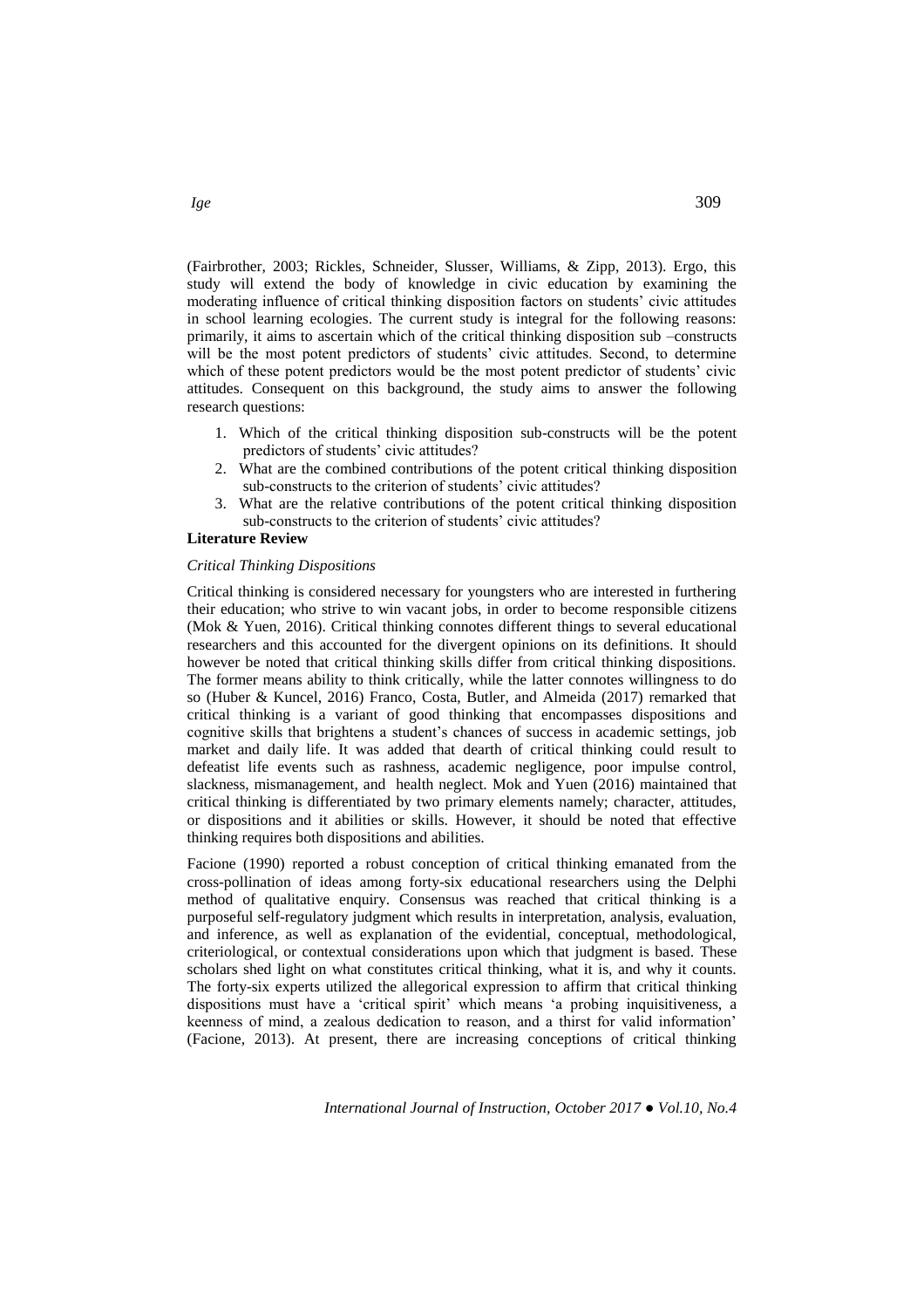dispositions, however in this study, critical thinking dispositions connoted flexible thinking, openness value, dogmatism, categorical thinking, beliefs identification, counterfactual thinking, superstitious thinking and absolutism.

Stanovich and West (1997) developed the flexible thinking constructs from variety of critical thinking literature such as Barren (1993), which emphasized actively openminded thinking which encompasses reflectiveness rather than impulsivity such as soliciting and processing information that conflicts with an individual to alter his/her beliefs on the presentation of an antithetical evidence. In this study, flexible thinking connotes the students' cultivation of reflective as against rash dispositions. Rex (2012) affirmed that openness is a vital component of critical thinking which is manifested in the fervency to listen to variety of opinions and facts about a problem. Hare (2004) further added that one fundamental of education that emphasized the Rusellian conception of openness is the virtue that checks habit and desire from making students tolerate fanaticism which emanates from convictions that their opinions are absolutely certain. In this study, openness value means students ability to review societal ideals that challenges their open-mindedness.

Doyle (2014) defined 'dogmatism' as students' conjectural positiveness in-events of opinion i.e. haughty assertion of standpoints as truths. MacDonald (1992) extended 'dogmatism' to the circles of instructional strategies, and described it as a situational construct which connotes students or teachers preference for an instructional strategy. From literature, it could be seen that educational researchers have a bipolar view of the term 'dogmatism'. Brock, Paddock, and Thomsom (1993) utilized the Rokeachian lenses and pointed out that dogmatism is the extent to which a students' belief system is bolted or open. It was further affirmed that dogmatic behavior is usually termed 'close minded', while a less dogmatic student is known as 'open minded'. In this study, students that scored low on the dogmatic scale are 'open-minded' while students with higher scores are 'close minded'. However, Doyle (2014) cautioned teachers that when students hold dogmatic beliefs, they basically close their minds to alternative frames of references.

Studies have shown that students usually bring with them the perspectives of supernatural forces peculiar to the traditional societies in which they are brought up (Block, 1994; Undie, Duruamaku, Agba & Undie, 2015). Vyse (1997) stated that superstitious beliefs are inconsistent with rational thoughts as well as cultural or personal values. Block and Kramer (2009) established that superstitions are usually supplicated to ward off bad luck or ferry good luck. Scholars affirmed that superstition have profound effect on students' lives, despite being an incredulous belief that is not founded on reason, observation, knowledge and adventure. Rationale for superstitious thinking has gained momentum in the information age consequent on scholars' discovery that decisions even relating to the degree which people rely on superstition belief in their decision to buy goods and services is linked to the risk, uncertainties, and extent of stress. Consequent on evidences from literature on how people rely on superstition thinking and rituals to bring them luck or avert bad luck, this study aims to evaluate the influence of superstitious thinking on students' civic attitudes in urban learning ecologies.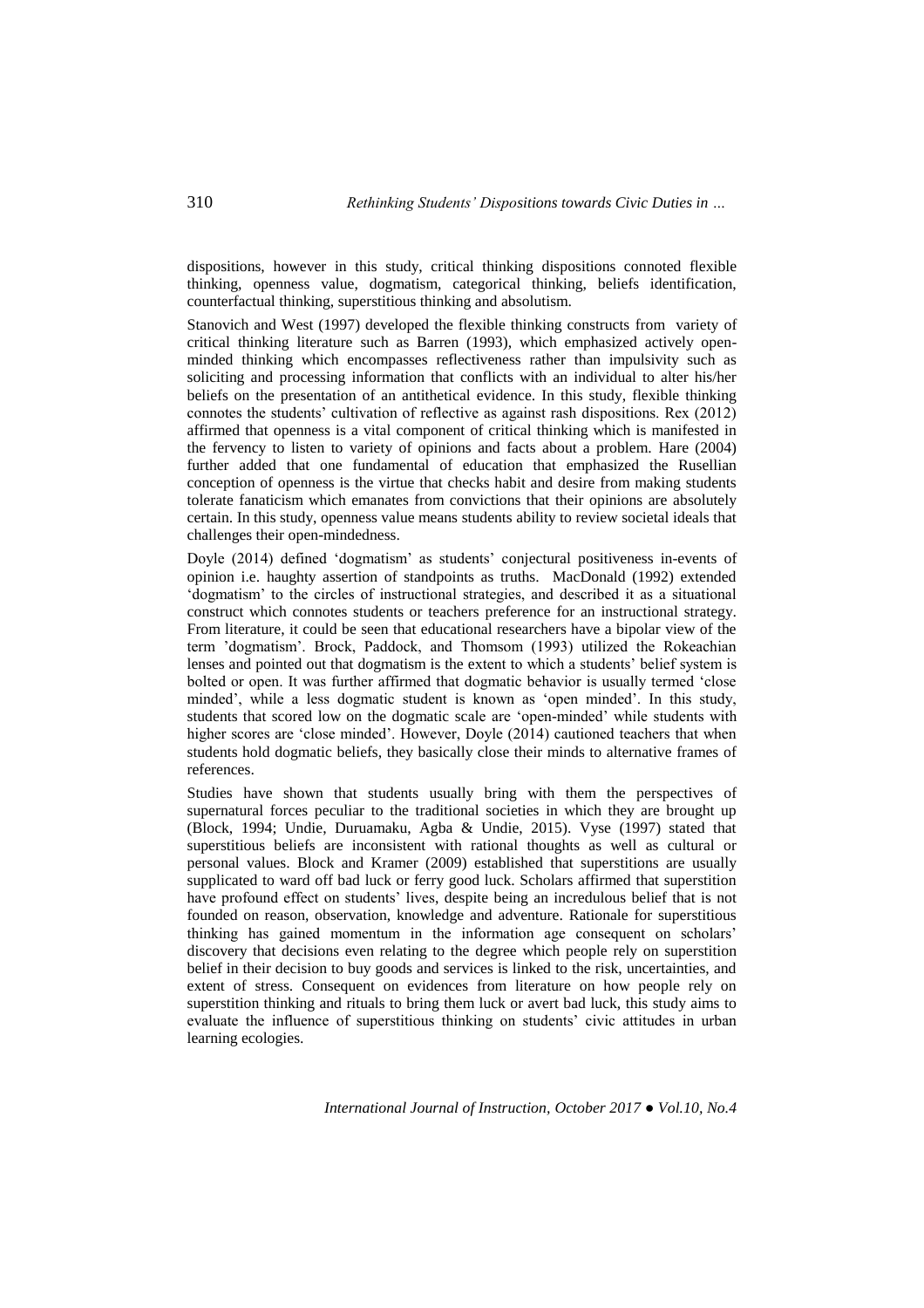# **Civic Attitudes**

Civic attitudes are individual's dispositions to issues of popular concerns. Barber, Torney-Purta, Wilkenfeld, and Ross (2015) remarked that civic attitudes are part of the emergent participatory citizenship multidimensional construct that enables young people to retain full citizenship maturity. These scholars reiterated that the writings on emergent participatory citizenship placed appreciable prominence on civic attitudes. It should be noted that civic attitudes differs from civic engagement, while the former focuses on individuals, the latter deals with collective behaviours. In this study, civic attitudes connote a student's positive or negative disposition to issues of public concerns.

# **Urban Learning Ecologies**

Learning ecologies are spaces in which learning occur (Siemens 2007; Ige and Hlalele 2017). Jackson (2013) affirmed that the ecological metaphor has been found appropriate for several contexts and appropriately suited to human interactions. O'Toole (2011) highlighted the features of ecology in the traditional perspectives as:

- a habitat in which individuals of numerous species co-live in relative stability and inter-dependence.
- a self-regulating system that consumes and reuse resource
- a set of over-lapping but well defined territories and niches with peculiar rules, affordances and checks.
- a dynamic organisation modifying people, species andantes-relations without dismantling the connections and balance.

Jackson (2013) complemented these and concluded that an individual's learning ecology comprises their process and set of contexts as well as interactions that provides them with opportunities and resources for learning, development, and attainment. This scholar further stated that learning ecologies are a feature of both formal and informal learning settings. The formal learning ecologies are determined by teachers, and institutions, while informal learning ecologies are determined by individuals and groups. In this study, urban learning ecologies are spaces (schools) in which learning occurs in urban geographical locations.

## **METHOD**

## **Design**

The descriptive survey of field-based type which utilized a structured questionnaire was used for data collection. This design was used because the variables that the researcher investigated in this study have manifested, and were only studied in the milieu in which they have manifested.

## **Sample**

167 secondary school students were purposefully selected in eight secondary schools across different urban geographical locations in Nigeria. These students were purposefully selected because they were willing to participate in the study, and their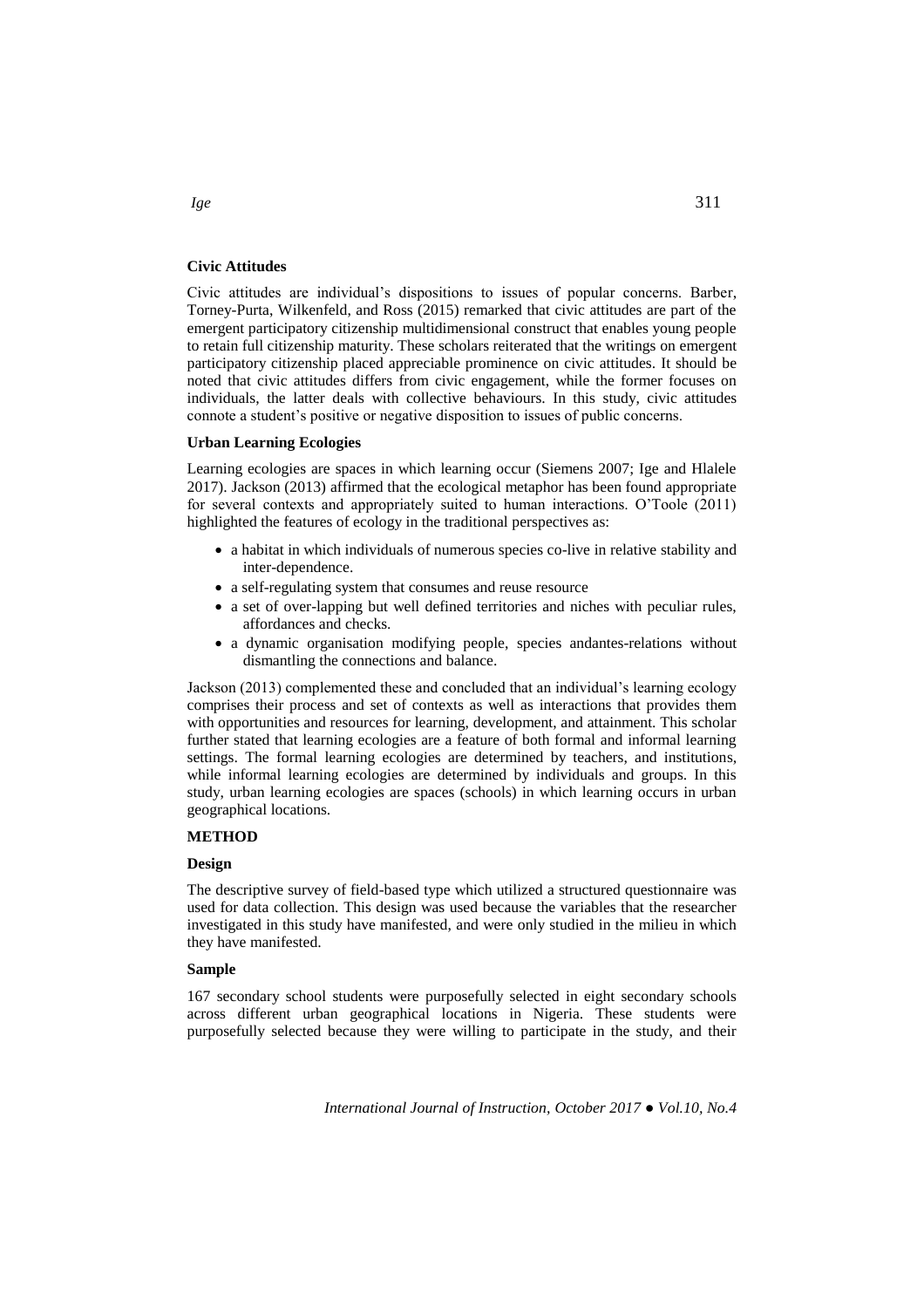schools offered civic education. The 167 selected secondary school students were 88 (47.3%) female and 79 (52.7%) male.

## **Instruments**

The instruments used for data collection were the 'Senior Student Thinking Dispositions Questionnaire (SSTDQ)', and 'Students' Attitudes to Civic Education Scale (SACES)', adapted from Kokis, Macpherson, Toplak, West, and Stanovich (2000), and Ige (2013).

The 'PTDQ' is a questionnaire that comprises fifty-three statements with eight subscales. The selected school prefects responded to each statement on a six-point scale of 6 (strongly agree), 5 (moderately agree), 4 (slightly agree), 3 (slightly disagree), 2 (moderately agree), and 1 (strongly agree). In our quest to gain utmost insights into school prefects thinking disposition variables and achievement, and to improve the psychometric properties of the instruments, the components of the thinking disposition questionnaire were grouped into compartments (see Mizala, Martinez, & Martinez, 2015; Del Rio & Balladares, 2010). The 'Prefects Thinking Dispositions Questionnaire' has eight sub-scales, and was subjected to Cronbach alpha for reliability coefficient. The reliability coefficients are as follow: flexible thinking sub-scale  $(\alpha=0.64)$ , openness values ( $\alpha$ =0.62), Dogmatism ( $\alpha$ =0.62), categorical thinking ( $\alpha$ =0.67), beliefs identification ( $\alpha$ =0.69), counterfactual thinking ( $\alpha$ =0.70), absolutism ( $\alpha$ =0.66, and superstitious thinking  $(\alpha=0.75)$ . The overall reliability of the 'PTDQ' employing Cronbach Alpha was 0.72.

Section B contains 22 graduated questions which comprise modified likert 4-point scale of Strongly Agree (SA), Agree (A), Disagree (D) and Strongly Agree (SA). The scale was designed to measure the achievement of basic civic attitudes for identifying civic problems and issues in the learners' immediate environment, inculcation of the right values and skills that will enable students to actively participate in the civic process, and the development of a sense of moral responsibility to citizenship education.

The statements were scored by allotting 4 points to SA, 3 to A, 2 to D and 1 to SD for positively worded statements, which was reversed for negatively worded statements. The reliability of the questionnaire using Cronbach Alpha method was 0.76

# **Procedure of Data Collection**

Meetings were initiated with the management of the selected schools. The researcher gave adequate briefing to the officials on the study, and sought informed consent from the students of the eight selected secondary schools that participated in this study, with initial discussion on the purpose of the study discussed with members of management teams of the selected schools in urban geographical locations. Data was collected from the selected schools for a period of six weeks.

## **Data Analysis**

The data was subjected to multiple linear regression analysis using Statistical Package for Social Sciences (24.0). The attitude scores of the participants in civic education were transformed to z-scores, and used for analysis. Scatter plots were plotted to ascertain the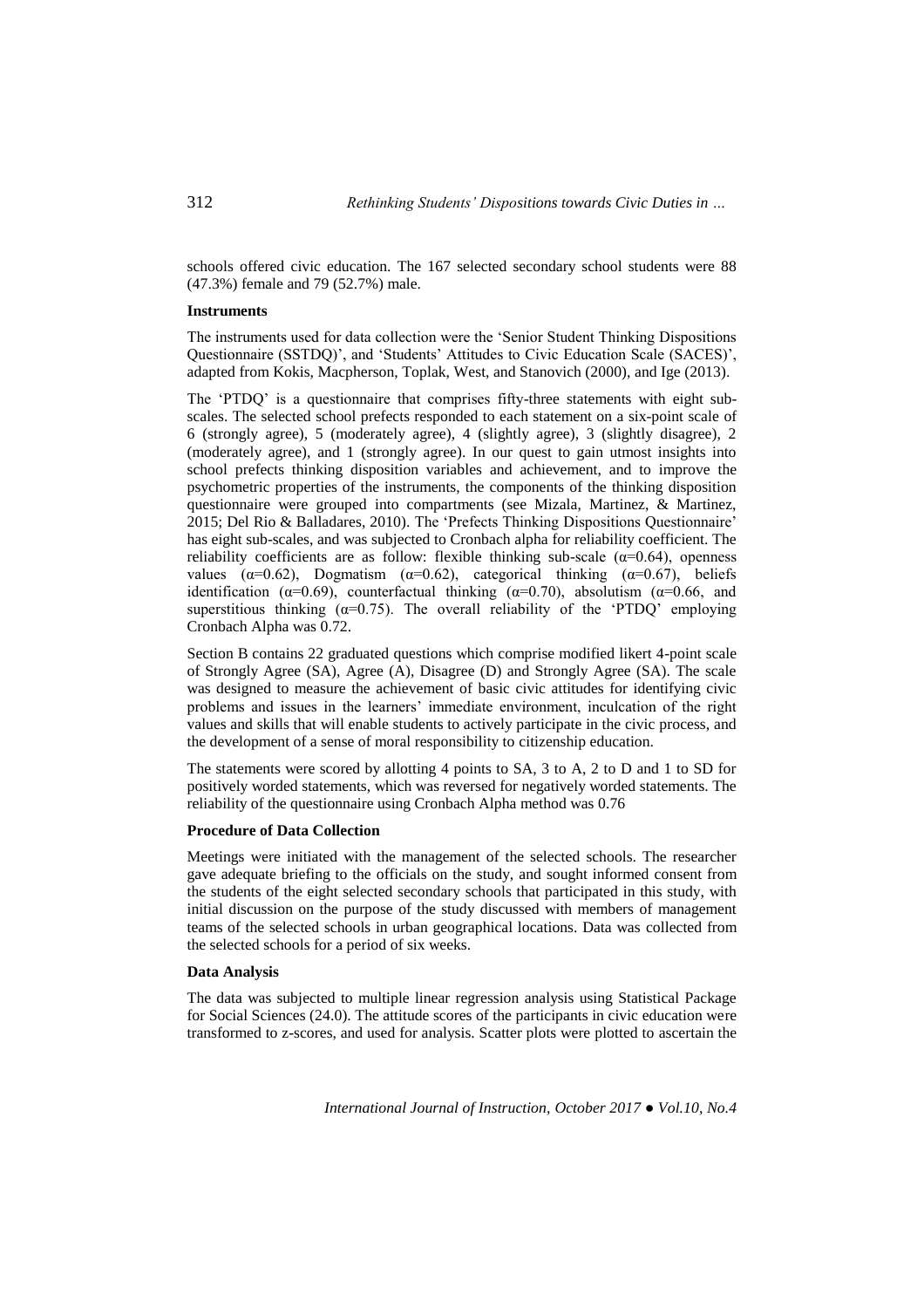existence of linear relationship between the dependent and independent variables in the model of multiple linear regression. The variables were not forced into the regression model to confirm the variables that are capable to provide information on additional variance in the model.

## **FINDINGS**

Answering the Research Questions

Which of the critical thinking disposition sub-constructs will be the potent predictors of students' civic attitudes?

#### Table 1

Potent Predictors of Students' Civic Attitudes

| Variables     | Variables Removed                             | Method                           |
|---------------|-----------------------------------------------|----------------------------------|
| Absolutism    | Gender, Age, Flexible_Thinking,               | Stepwise (Criteria: Probability- |
|               | Openness_Value, Dogmatism,                    | of-F-to-enter $\leq$ 0.050,      |
|               | Categorical_Thinking, Beliefs_Identification, | Probability-of-F-to-remove $>=$  |
|               | Counterfactual, Superstitious Thinking,       | $.100$ ).                        |
|               | School Location                               |                                  |
| Superstitious | Gender, Age, Flexible Thinking, Openness      | Stepwise (Criteria: Probability- |
| Thinking      | Value, Dogmatism, Categorical Thinking,       | of-F-to-enter $\leq$ 0.50.       |
|               | Beliefs Identification, Counterfactual,       | Probability-of-F-to-remove $>=$  |
|               | School Location                               | .100.                            |
| Dogmatism     | Gender, Age, Flexible Thinking, Openness      | Stepwise (Criteria: Probability- |
|               | Value, Categorical Thinking, Beliefs          | of-F-to-enter $\leq$ 0.050,      |
|               | Identification, Counterfactual, School        | Probability-of-F-to-remove $>=$  |
|               | Location                                      | .100.                            |

Table 1 show that absolutism, superstitious thinking, and dogmatism are the most potent predictors of students' civic attitudes from gender, school location, age and thinking disposition sub-constructs entered into our stepwise linear regression model.

Research Question Two: What are the combined contributions of the potent critical thinking disposition sub-constructs to the criterion of students' civic attitudes?

Table 2

Contributions of the potent critical thinking disposition sub-constructs to the criterion of students' civic attitudes

| Model |                   | R Square | Adjusted<br>R Square | Std. Error of the Durbin-<br>Estimate | Watson |
|-------|-------------------|----------|----------------------|---------------------------------------|--------|
|       | $.353^{\rm a}$    | .125     | .119                 | .93845839                             |        |
|       | A22 <sup>b</sup>  | 178      | .168                 | .91229584                             |        |
|       | .449 <sup>c</sup> | 202      | .187                 | .90172229                             | l.905  |

a. Predictors: (Constant), Absolutism

b. Predictors: (Constant), Absolutism, Superstitious\_Thinking

c. Predictors: (Constant), Absolutism, Superstitious\_Thinking, Dogmatism

d. Dependent Variable: Zscore(Civic\_Attitudes)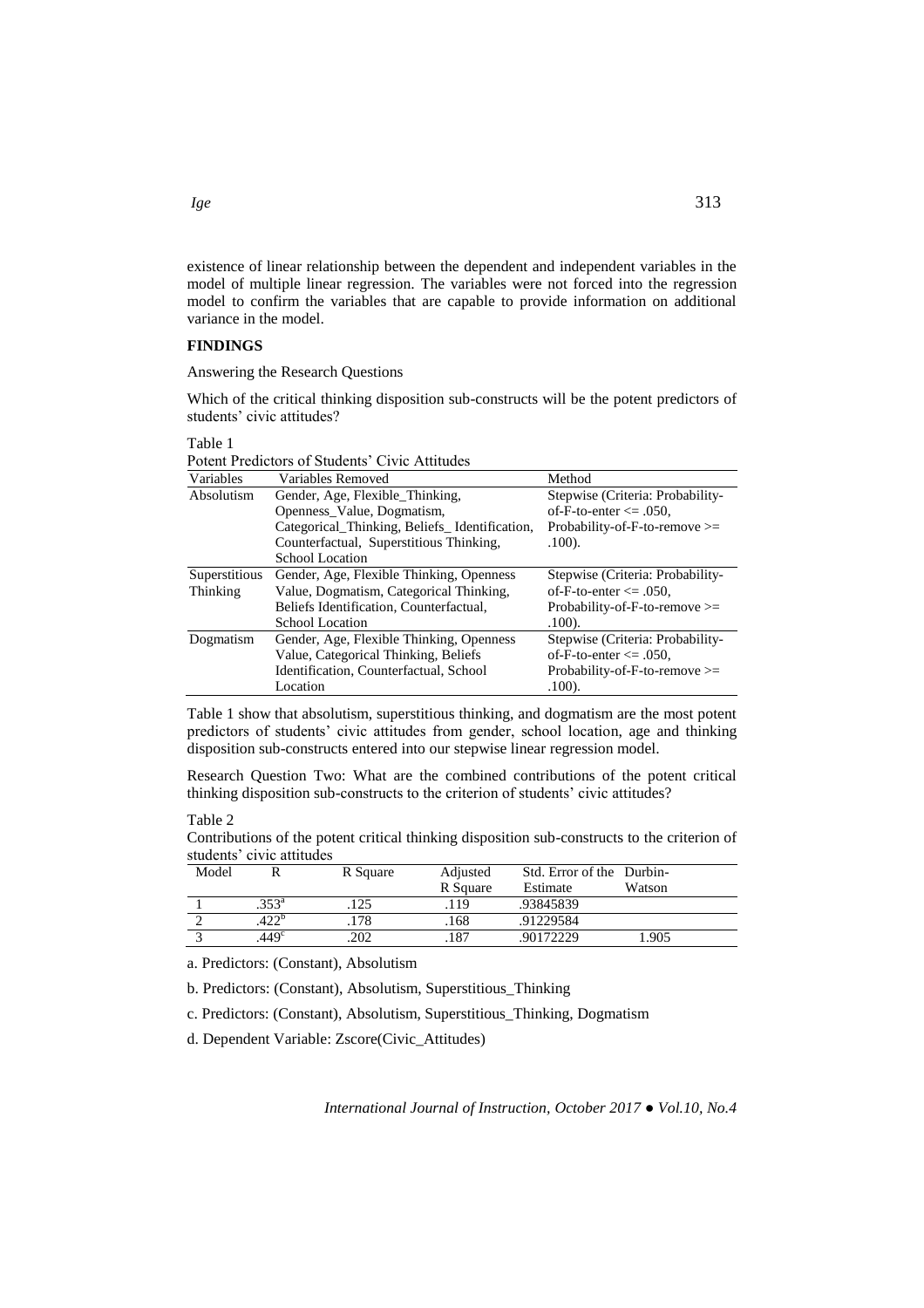students' civic attitudes Model Sum of Squares df Mean Square F Sig. 1 Regression Residual Total<br>2 Regre 20.684 145.316 166.000 1 165 166 20.684 23.486  $.000<sup>b</sup>$  .881 Regression Residual Total 29.505 136.495 166.000 2 164 166 14.753 17.726  $.000c$  .832 3 Regression Residual Total 33.464 132.536 166.000 3 163 166 11.155 13.719  $.000<sup>d</sup>$ .813

Contributions of the potent critical thinking disposition sub-constructs to the criterion of

a. Dependent Variable: Zscore(Civic\_Attitudes

b. Predictors: (Constant), Absolutism

c. Predictors: (Constant), Absolutism, Superstitious\_Thinking

d. Predictors: (Constant), Absolutism, Superstitious\_Thinking, Dogmatism

A hierarchical regression analysis was conducted in which the independent variables were regressed on the civic attitudes of the selected secondary school students. Absolutism turns to be the strongest predictor of students' civic attitudes accounting for 12.5% of the total variance (ΔR<sup>2</sup>=.125, (ΔF<sub>(1,165)</sub> = 23.49, p < 0.05). This result confirms that absolutism is the most potent predictor of students' civic attitudes. The results further revealed that superstitious thinking when added to absolutism altered the prediction to 17.8% of the total variance  $(\Delta R^2 = 178, (\Delta F_{(2,164)} = 17.73, p < 0.05)$ . It was shown from the output of the stepwise linear regression model on the SPSS that the prediction surged to 20.2% of the variance when dogmatism got added to the initial two potent predictors ( $\Delta R^2 = 202$ , ( $\Delta F_{(3,163)} = 13.72$ , p <0.05). It should be noted that the stepwise hierarchical regression analysis excluded other variables entered into the model as not significant in the prediction of civic attitudes of the participants. The Durbin-Watson (d) value of 1.905 affirms that there is no first order linear auto-correlation in the data of the multiple linear regression, since it falls between the critical values of  $1.5 < d < 2.5$ .

Research Question Three: What are the relative contributions of the potent critical thinking disposition sub-constructs to the criterion of students' civic attitudes?

Table 3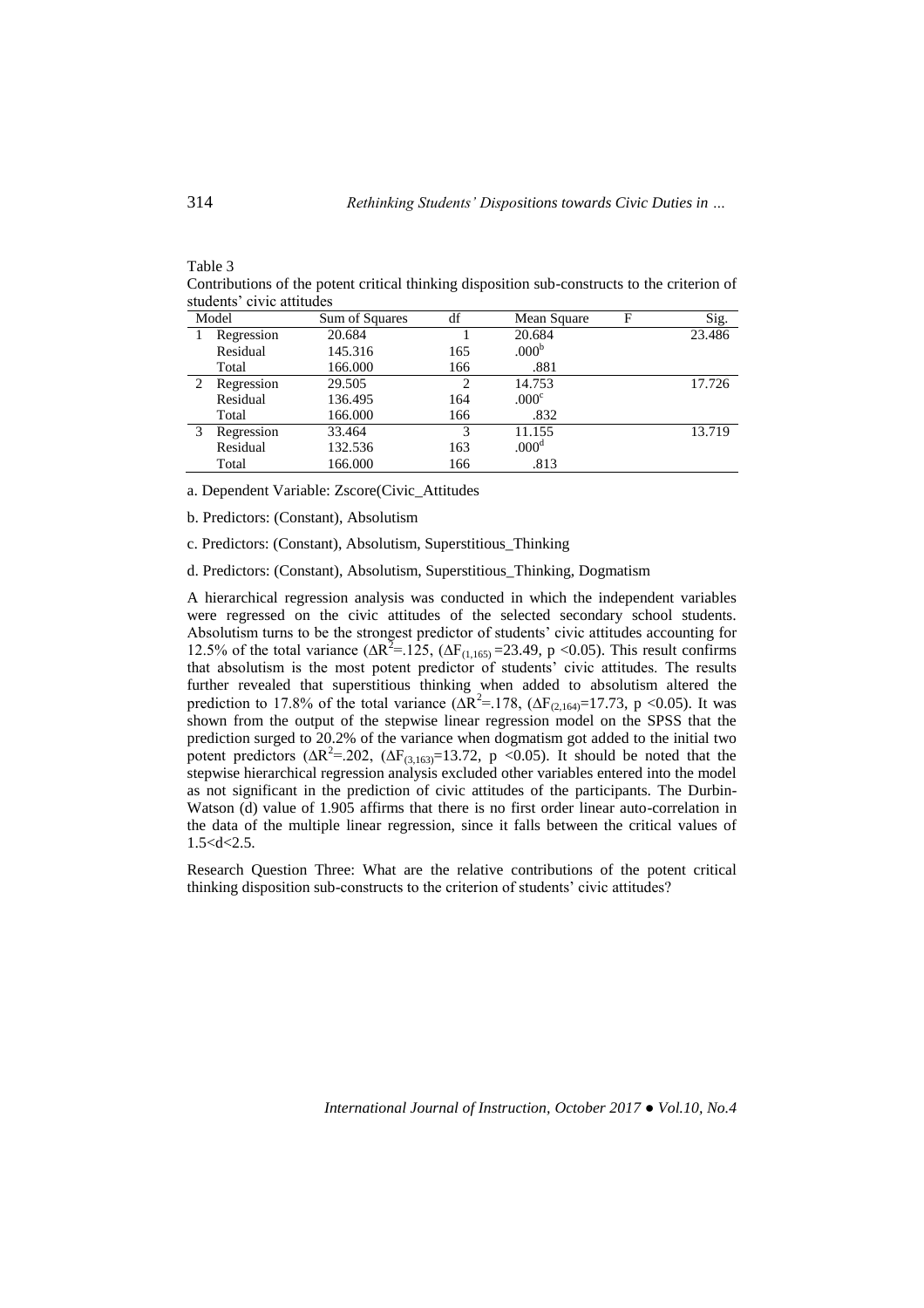| Model           | Unstandardized<br>Coefficients |            | Standardized<br>Coefficients | t        | Sig. | <b>Collinearity Statistics</b><br>Tolerance |       |
|-----------------|--------------------------------|------------|------------------------------|----------|------|---------------------------------------------|-------|
|                 |                                |            |                              |          |      |                                             |       |
|                 | B                              | Std. Error | Beta                         | VIF      |      |                                             |       |
| (Constant)      | $-1.753$                       | .369       |                              | $-4.751$ | .000 |                                             |       |
| Absolutism      | .072                           | .015       | .353                         | 4.846    | .000 | 1.000                                       | 1.000 |
| 2 (Constant)    | $-2.253$                       | .390       |                              | $-5.774$ | .000 |                                             |       |
| Absolutism      | .064                           | .015       | .317                         | 4.429    | .000 | .977                                        | 1.024 |
| Superstitious   | .028                           | .009       | .233                         | 3.256    | .000 | .977                                        | 1.024 |
| Thinking        |                                |            |                              |          |      |                                             |       |
| 3<br>(Constant) | $-2.953$                       | .390       |                              | $-5.774$ | .000 |                                             |       |
| Absolutism      | .053                           | .015       | .262                         | 3.497    | .001 | .869                                        | 1.150 |
| Superstitious   | .025                           | .009       | .210                         | 2.940    | .004 | .956                                        | 1.046 |
| Thinking        |                                |            |                              |          |      |                                             |       |
| Dogmatism       | .024                           | .011       | .167                         | 2.207    | .029 | .859                                        | 1.164 |

Respective contributions of the potent critical thinking disposition sub-constructs to the criterion of students' civic attitudes

a. Dependent Variable: Zscore (Civic\_Attitudes)

Table 3 shows that absolutism is the most relative predictor of secondary school students' civic attitudes (B= .353, t=4.846, p<0.05). It was followed by superstitious thinking (B= .233, t=3.256, p<0.05), and dogmatism (B= .167, t= 2.207, p<0.05). The tolerance statistic and the Variance Inflation Factor were used to evaluate the absence of multi-collinearity amidst the independent variables. Table 3 shows the nonexistence of multi-collinearity among the independent variables as the tolerance and VIF values were normal.

## **DISCUSSION**

A rigorous research through academic resources on different online database shows that this study is the first that would evaluate the influence of critical thinking dispositions on students' civic attitudes in urban schools. Previously, Selhaug (2006) researched into the influence of knowledge and self-efficacy on popular participation and civic attitudes focusing on the relevance for educational practice. Selhaug (2006) discovered that knowledge is a stronger predictor of civic attitudes than self-efficacy. This study was among the earliest few that confirmed that competence other than knowledge is integral to civic participation. Recently, Costa (2013) wrote a philosophical treatise on civic virtues of students in character schools highlighting the potentials of schools as seedbeds of civic virtues, and unveiled the approach that effective schools are using to foster civic virtues. Costa (2013) concluded by questioning schools techniques of cultivating broad dispositions underlying good citizenship in charter schools. The pioneering effort of this study is confronted by the limitations of situating the current findings with previous discourses at local and global levels.

Despite the limitation, the researcher tried to make a well thought out relation to prior studies considering the result of the first research question, it is discovered that absolutism, superstitious thinking, and dogmatism are the most potent critical thinking dispositions frames that predicted students' civic attitudes. This finding attested to

Table 4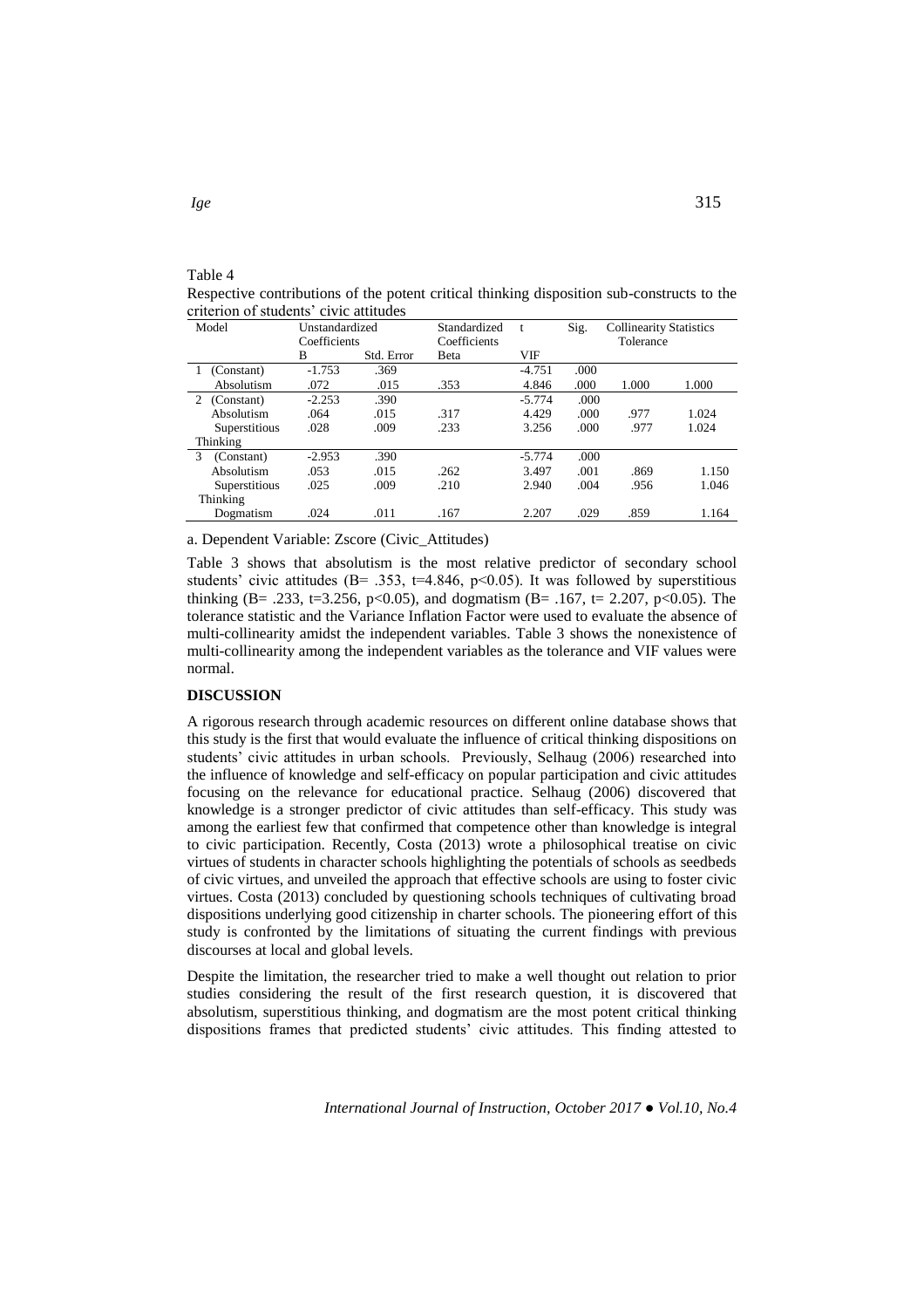Giancarlo, Blohm, and Urdan (2004) assertion that critical thinking dispositions are essential constructs that is powerful and vital in students' academic and personal engagements.

The second question in this study scrutinized the combined contribution of the potent critical thinking dispositions on the criterion of students' civic attitudes. The findings revealed that absolutism, superstitious thinking and dogmatism contributed significantly to civic attitudes of students in urban learning ecologies. These critical dispositions constructs effectively combined to influence students' civic attitudes. The implications of the findings are that these three thinking constructs are at work in students displaying functional citizenship ideals. This finding confirms the outcomes of Dayal and Kaur (2015) that superstitious attitude has a significant influence on the mental health of rural and urban female teachers, as well as Nguyen and Rowatt (2012) whose study supported that pro-superstitious priming can potentially influence inclination towards superstitious attitudes and behaviors.

The third research question investigated the independent determinacy (Aremu 2004; Ige 2015) of the effective critical thinking disposition constructs on students' civic attitudes. Evidences from this study shows that the three potent thinking constructs had significant relative contributions in varied fragments. Absolutism had the highest contributing value of  $t = 4.8486$  to the civic attitudes of the students, which is followed by superstitious thinking (t= 3.256), and dogmatism (t= 2.207). While the results are not supported by any prior study on civic attitudes of secondary school students. A related study conducted by Ige (2016) confirmed that absolutism, superstitious attitude, and dogmatism have relative influence on students' academic self-concept. In the study conducted Ige  $(2016)$  dogmatism had the most relative influence  $(t= 7.789)$ , superstitions had a t-value of 2.508, while absolutism had the lowest relative influence (t= -8.394). These results empirically attested to the research outcomes of scholars that critical thinking dispositions have profound impacts on students' learning outcomes (Mok & Yuen, 2016; Bloch & Spataro, 2014; Franco, Costa, Butler, & Almeida, 2017; Ige, 2016).

# **CONCLUSION**

This study has implications for teaching and learning of civic education in secondary schools, consequent on the mission of schools in producing students with competent citizenship qualities. It has been unveiled in the study that the civic attitude of secondary schools is influenced by their critical thinking dispositions. Consequent on the findings of this discourse, it is proposed that teachers should teach critical thinking disposition constructs to empower students for functional civic participation in Nigeria. Specifically, teachers should use teaching strategies that are non-gender centered to develop absolutism, superstitious thinking, and dogmatism frames in students. This would enable students to transfer the knowledge imparted by teachers in school settings to subtle civic issues in the larger society, and their immediate environments. Curriculum developers should also infuse critical thinking dispositions into the curricula of civic education at different levels of schooling in Nigeria. As good as the recommendations are, caution should be made to generalize the findings to other parts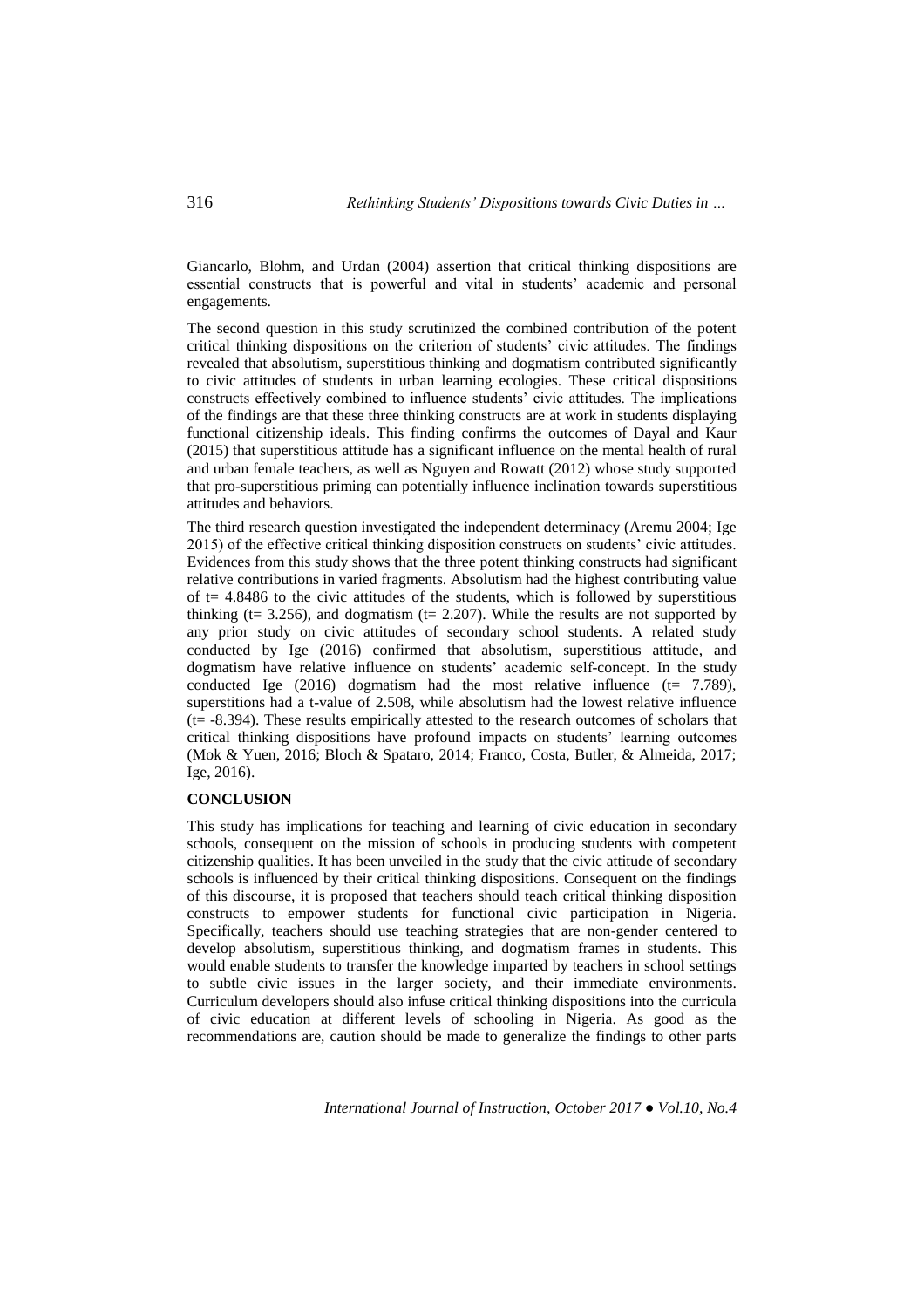of Nigeria because the participants in the study were selected from eight secondary schools in the northern and south-west, Nigeria. These limitations notwithstanding, this study is philosophically relevant to the field of teacher education.

# **REFERENCES**

Aremu, A. O. (2004). A confluences of credentialing career experience, self-efficacy, emotional intelligence, and motivation on their career commitment of young police in Ibadan, Nigeria. Policing: *An International Journal of police Strategies & Management*, *28*(4), 609-618.

Barber, C., Torney- Purta, J., Wilkenfeld, B., & Ross, J. (2015). Immigrant and nativeborn adolescents' civic knowledge and attitudes in Sweden and the United States: Emergent citizenship within developmental niches. *Research in Comparative & International Education, 10*(1), 23-47.

Barren, J. (1993). Why teach thinking? An essay. *Applied Psychology: An International Review*, 42, 191-214.

Bloch, J., & Spataro, S. E. (2014). Cultivating critical-thinking dispositions throughout the business curriculum. *Business and Professional Communication Quarterly, 77*(3), 249-265.

Block, D. (1994). Scientific basis for beliefs. An extract from a lecture delivered in the University of Johannesburg. South Africa Star of 3/6/1994.

Block, L., & Kramer, T. (2009). The effect of superstitious beliefs on performance expectations. *Journal of the Academy Marketing Science, 37*(2), 161-169.

Brock, F. J., Paddock, C. E., & Thomson, W. E. (1993). Effects of dogmatism on computer literacy. *Journal of international information Management, 2*(2), 28-147.

Brock, F. J., Paddock, C. E., & Thomsen, W. E. (1993). Effects of dogmatism on computer literacy. *Journal of International Information Management, 2*(2), 28-48.

Burkhalter, N., & Shegabayev, M. (2010). The critical thinking movement in Kazakhstan: A progress report. *Research in Comparative and International Education*, *5*(4), 434-445.

Campbell, D. E. (2007). Sticking together: Classroom diversity and civic education. *American Politics Research, 35*(1), 57-78.

Costa, M. V. (2013). Civic virtue and high commitment schools. *Theory and Research in education 11*(2), 129-134.

Dayal, J. K., & Kaur, M. (2015). Impact of superstitious attitude on mental health of women teachers. *Indian Journal of Research, 4*(7), 79-81.

Dayar, K. J., & Kaur, M. (2015). Impact of superstitious attitude on mental health of women. *Indian Journal of Research (PARIPEX), 4*(7), 79-81.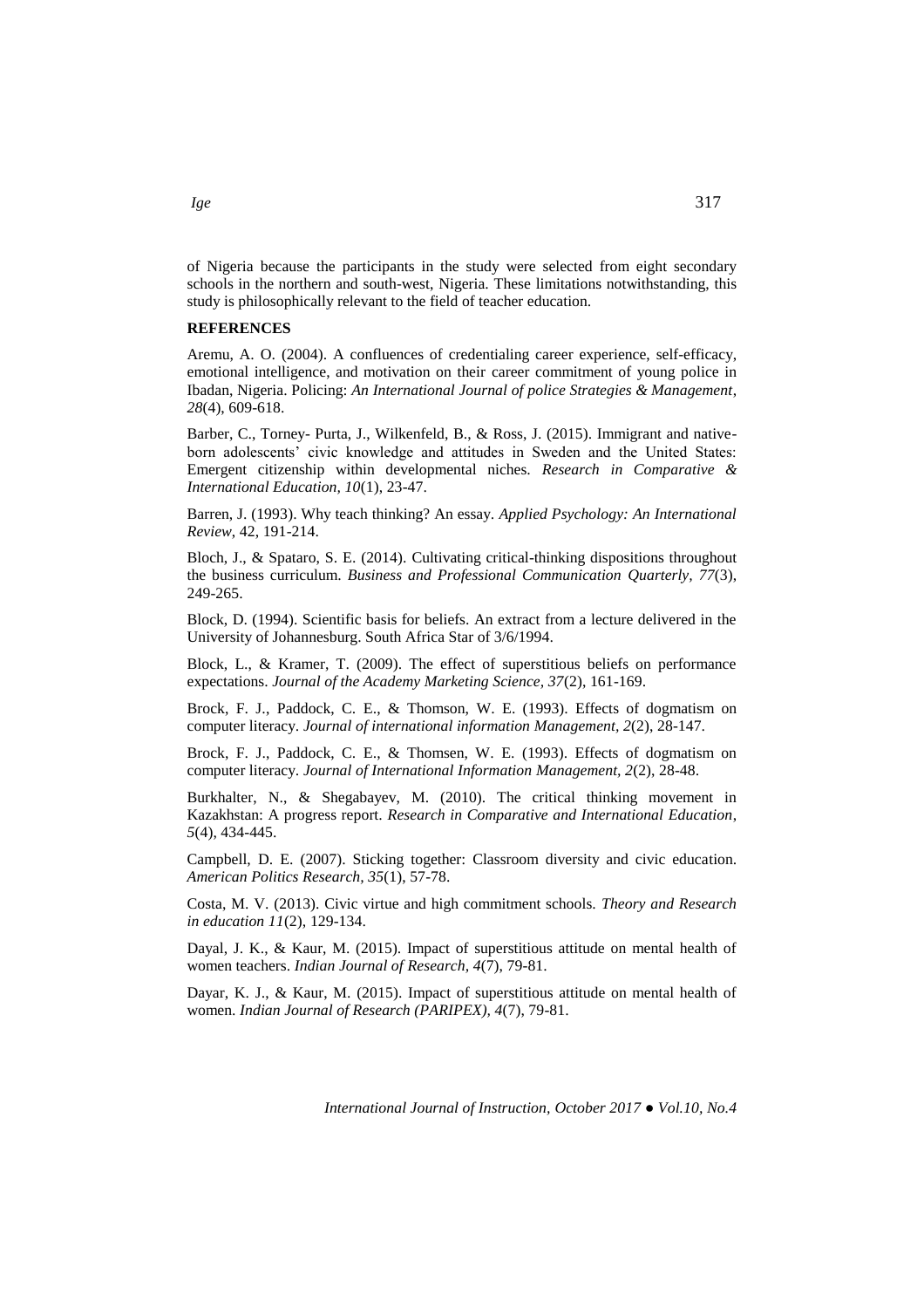Doyle, K. A. (2014). *The dangers of dogmatism*. Retrieved 24 April 2017 from http:llwww.albertellis.org/the-dangers-of-dogmatism

Ennis, R. H. (1987). A taxonomy of critical thinking dispositions and abilities. In Baron, J. B. & Sternberg, R. J. (Ed), *Teaching thinking skills: Theory and practice* (pp. 9-26). New York: W.H. Freeman & Company.

Facione, P. A. (2013). *Critical thinking: What it is and why it counts*. Insight assessment, ISBN 13:978-1-891-557-07-1. Retrieved 12 April 2017 from [https://www.nyack.edu/files/CT\\_What\\_Why\\_2013.pdf](https://www.nyack.edu/files/CT_What_Why_2013.pdf)

Facione, P. (1990). Critical thinking: A statement of expert consensus for purposes of educational assessment and instruction (The Delphi Report).

Fairbrother, P. G. (2003). The effects of political education and critical thinking on Hong Kong and mainland Chinese university students' national attitudes. *British Journal of Sociology of Education, 24*(5), 605-620.

Fero, L. J., O'Donnell, J. M., Zullo, T. G., Dabbs, A. D., Kitutu, J., Samosky, J. T., & Hoffman, L. A. (2010). Critical thinking skills in nursing students: Comparison of simulation-based performance with metrics. *Journal of Advanced Nursing, 66*(10), 2182-2193.

Franco, A. R., Costa, P. S., Butter, H. A., & Almeida, L.S. (2017). Assessment of undergraduates' real-world outcomes of critical thinking in everyday situations. *Psychological Reports*, 1-14.

George, S., & Sreedhar, P. K. (2006). Globalisation and the prevalence of superstitious beliefs. *Journal of the Indian Academy of Applied Psychology, 32*(3), 241-247.

Giancarlo, C. A., Blohm, S. W., & Urban, T. (2004). Assessing secondary students' disposition toward critical thinking: Development of the California measure of mental motivation. *Educational and Psychological Measurement*, *64*(2), 347-364.

Hare, W. (2004). Open-minded inquiry: A glossary of key concepts. *Inquiry: Critical Thinking Across Disciplines, 23*(3), 37-41.

Hatemi, P.K., & Verhulst, B. (2015). Political attitudes develop independently of personality traits. *Plos One, 10*(7), 1-24.

Hess, D. (2004). *Controversies about controversial issues in democratic education*. PSOnline, April, pp.257– 261.

Ige, O. A. (2016). Thinking dispositions factors influencing secondary school students' academic self concept and concept and achievement in civic education in Ondo and Osun states, Nigeria. *Australia and New Zealand Journal of Social Business, Environment and Sustainability*, *2*(1), 1-14.

Ige, O. A. (2015). Computer self-efficacy, computer competency, commitment to ethical goodness and community bonding factors influencing pre service teachers' internet self efficacy in SouthWest, Nigeria. *Carribean Educational Research Journal. 3*(1), 44-61.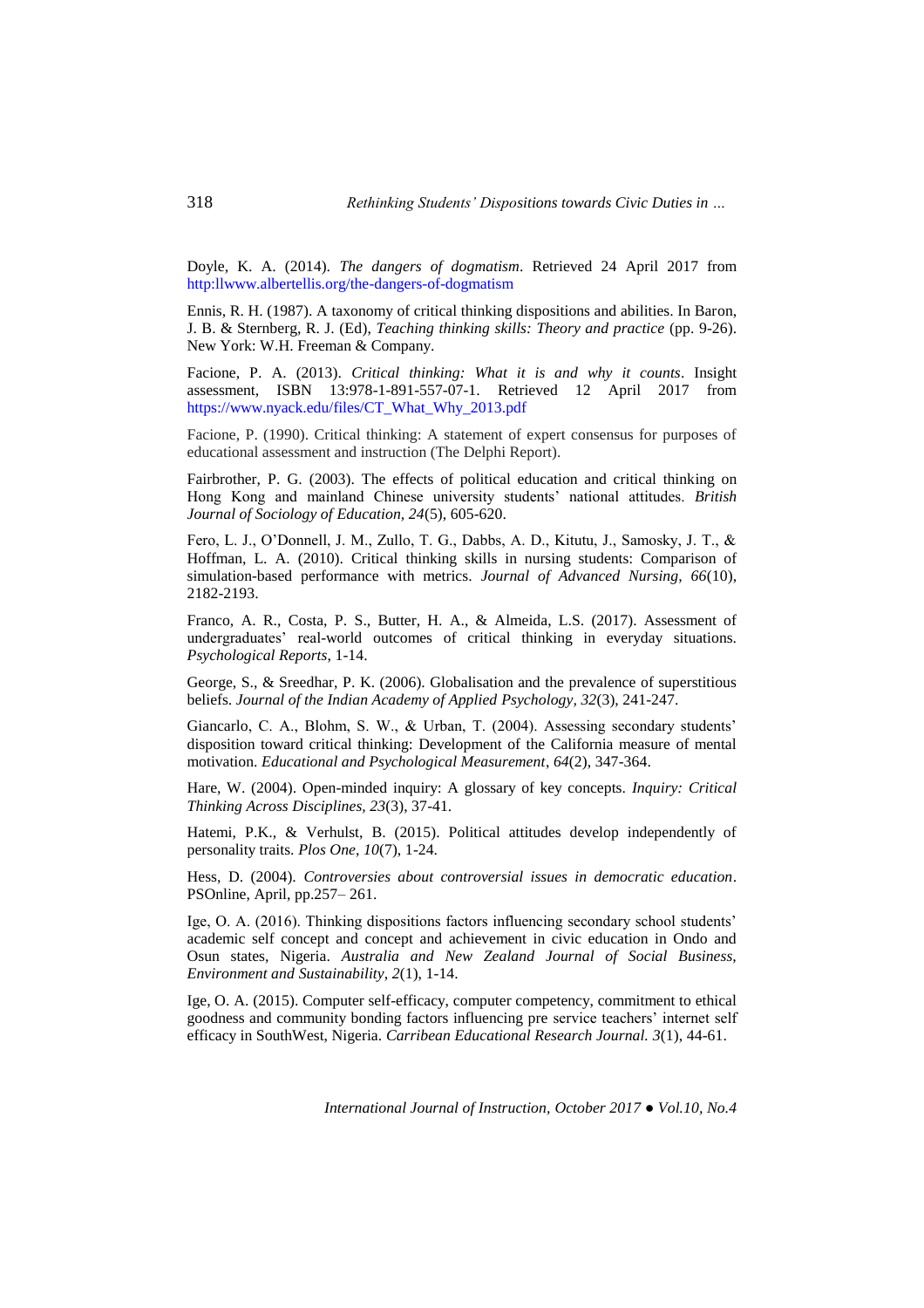Ige, O. A. & Hlalele, D. J. (2017). Effects of computer-aided and blended teaching strategies on students' achievement in civic education concepts in mountain learning ecologies. *[Education and Information Technologies.](http://link.springer.com/journal/10639) DOI 10.1007/s10639-017-9598-x.*

Jackson, J. N. (2013). *The concept of learning ecologies*. Retrieved 10 May 2017 from http:llwww.lifewidebook.co.uk/uploads/1/0/8/4/1.pdf

Klooster, D. (2001). What is critical thinking? The thinking classroom, 1, 36-40.

Kökdemir, D. (2003). *Belirsizlik durumlarinda karar verme ve problem çözme*  (Unpublished doctoral thesis). Ankara University, Ankara.

Kuhn, D., Cheney, R., & Weinstock, M. (2000). The development of epistemological understanding. *Cognitive Development*, 15, 309–328.

McDonald, J. (1992). *An examination of the influence of school mediated variables on academic achievement* (Unpublished doctoral dissertation). Dublin City University, United Kingdom.

McDonald, J. (1992). *An examination of the influence of school mediated variables on academic achievement*. Master of thesis, Dublin City University.

Mok, F. K. T., & Yuen, T. W. W. (2016). A critical evaluation of the understanding of critical thinking by school teachers: the case of Hong Kong. *Citizenship, Social and Economics Education, 15*(1), 28-44

Nakagawa, Y. (2016). Effect of critical thinking disposition on household earthquake preparedness. *Natural Hazards, 81*(2), 807-828.

O'Toole, R. (2011). *What is a learning ecology*? Retrieved 10 May 2017 from https:llwww2.warwick.ac.uk/fac/cross/

Ogundokun, M. O., & Adeyemo, D. A. (2010). Emotional intelligence and academic achievement: The moderating influence of age, intrinsic, and extrinsic motivation. *The African Symposium: An online Journal of the African Educational Research Network*, *10*(2), 127-141.

Oguz, A., & Saricam, H. (2016). The relationship between critical thinking and locus of control in pre-service teachers. *Journal of Education and Training Studies, 4*(2), 182- 192.

Rex, C. M. (2012). *Strategic and critical thinking*. Retrieved 13 April 2017 from http:www.csun.edu/-hfongt001ist-cr-thinking.doc

Ribeiro, A. E., & Borba, J. (2016). Personality, political attitudes and participation in protests: The direct and mediated effects of psychological factors on political activism. *Brazilian Political Science Review, 10*(3), 1-33.

Rickles, M. L., Schneider, R. Z., Slusser, S. R., Williams, D. M., & Zipp, J. F. (2013). Assessing change in critical thinking for introduction to sociology classes. *Teaching Sociology, 41*(3), 271–281.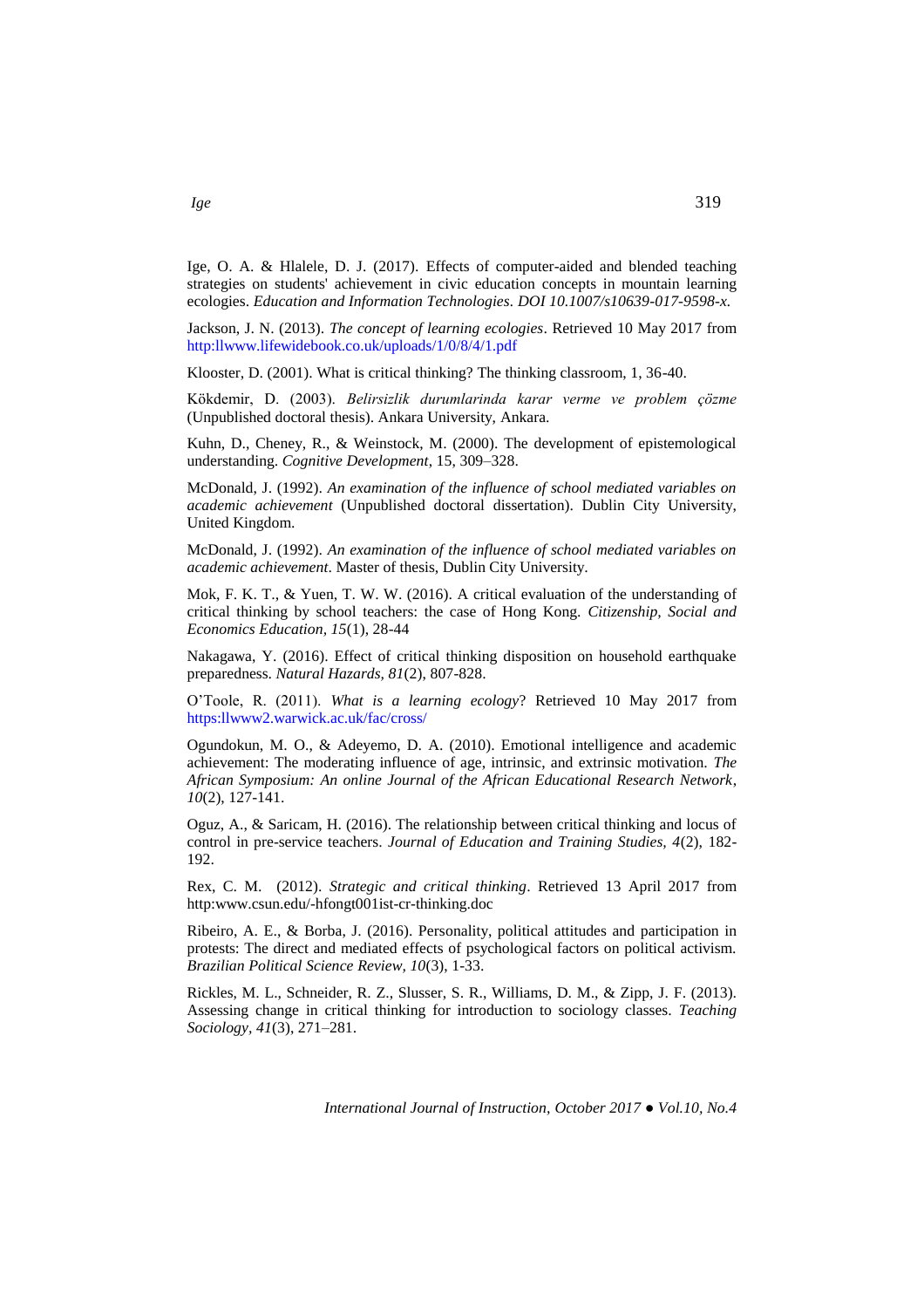Roberts, B. W., Robins, R. W., Trzesniewski, K., & Caspi, A. (2003). Personality trait development in adulthood. In Mortimer J, Shanahan M, (Ed), *eHandbook of the life course*. New York: Kluwer Acad.

Siemens, G. (2007). Connectivism: Creating a learning ecology in disturbed environments. In T. Hug (Ed), *Didactics of microlearning: concepts, discourses, and examples munster: Waxman.*

Solhaug, T. (2006). Knowledge and self-efficacy as predictions of political participation and civic attitudes. *Policy Futures in Education, 4*(3) 265-278.

Stanovich, K.E., & West, R. F. (1997). Reasoning independently of prior belief and individual differences in actively open-minded thinking. *Journal of Educational Psychology*, 89, 342-357.

Tobin, K. (2010). Civic education in emerging democracies: Lessons from post-Communist Poland and Romania*. Journal of Research in International Education, 9*(3), 273-288.

Undie, J. U., Duruamaku, D. J., Agba, R. U., & Undie, U. U. (2015). Superstitious beliefs and academic Performance of pupils in early childhood science in Ogojo educational zone, South Eastern, Nigeria. *British Journal of Education, 3*(11), 54-62.

Villegas, M. A. (2007). Dispositions in teacher education: A look at social justice. *Journal of Teacher Education, 58*(5), 370-380.

Vyse, S. A. (1997). Believing in magic: The psychology of superstition. New York: Oxford University Press.

Westheimer, J., & Kahne, J. (2004). What kind of citizen? The politics of education for democracy. *American Educational Research Journal, 41*(2), 237–269

Yuen, T. W. W. (2016). Civic education stuck in quagmire: A critical review of civic education in Hong Kong? *Citizenship, social and economics education*, *15*(2), 69-82.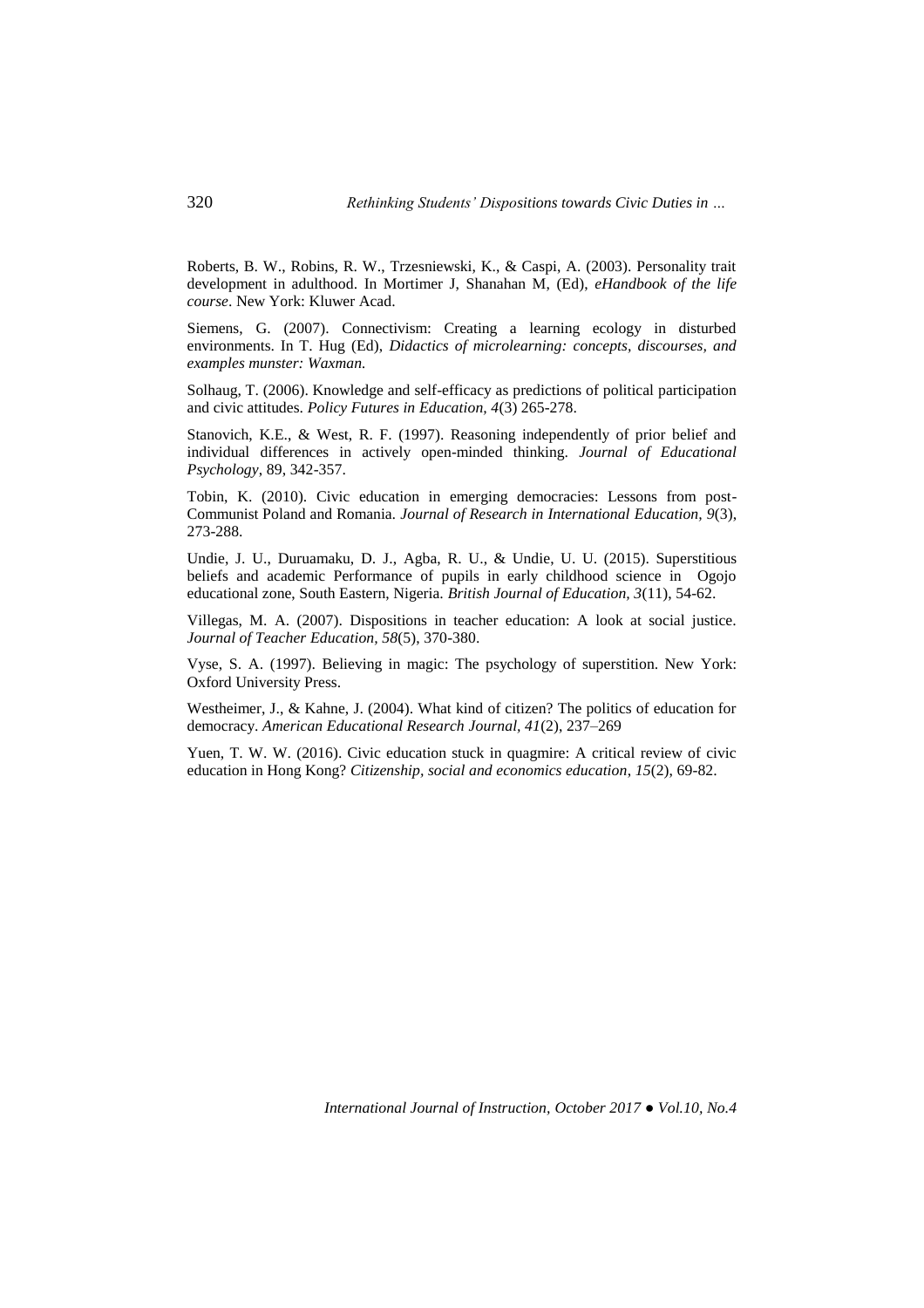APPENDIX I





*International Journal of Instruction, October 2017 ● Vol.10, No.4*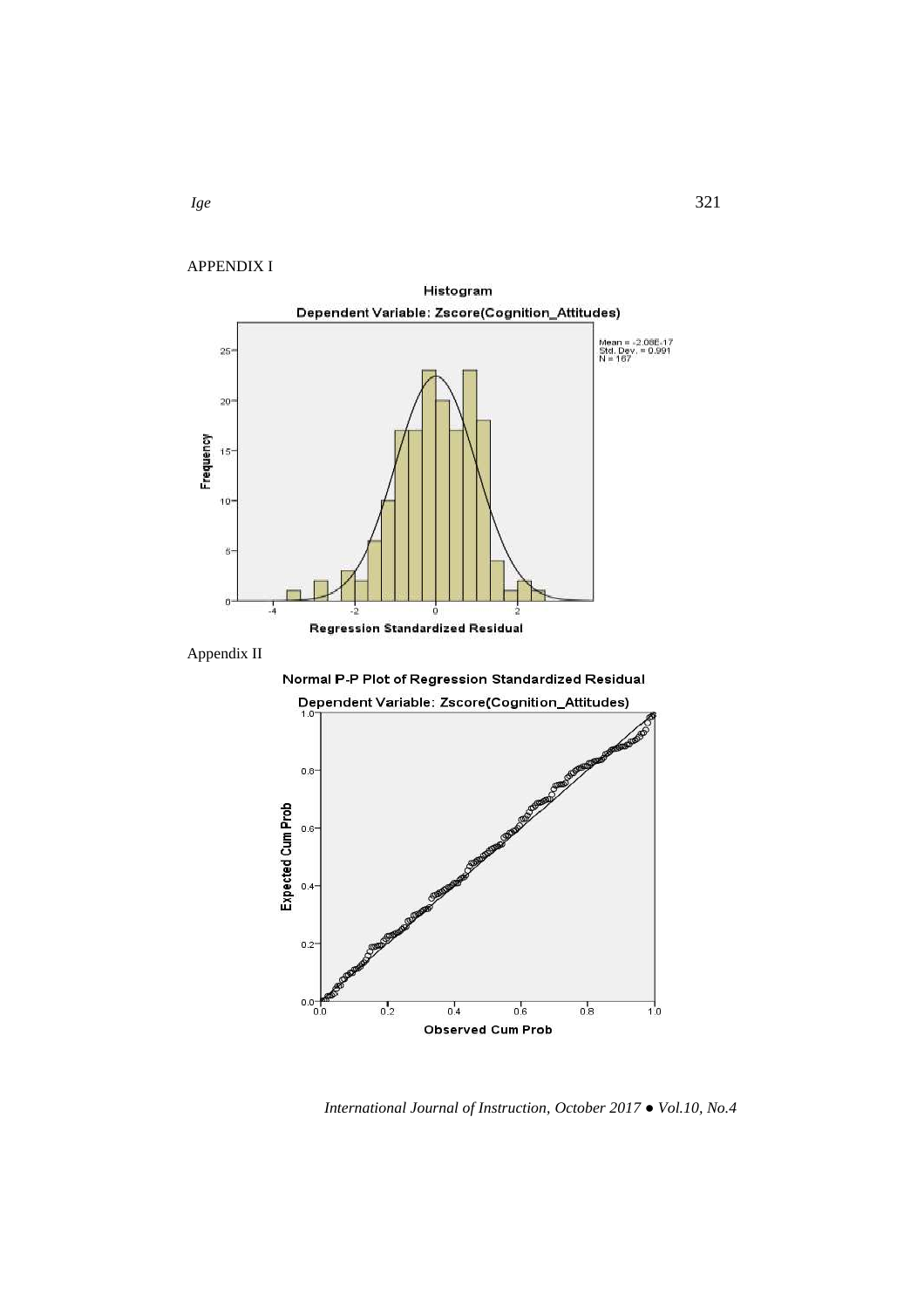Appendix III

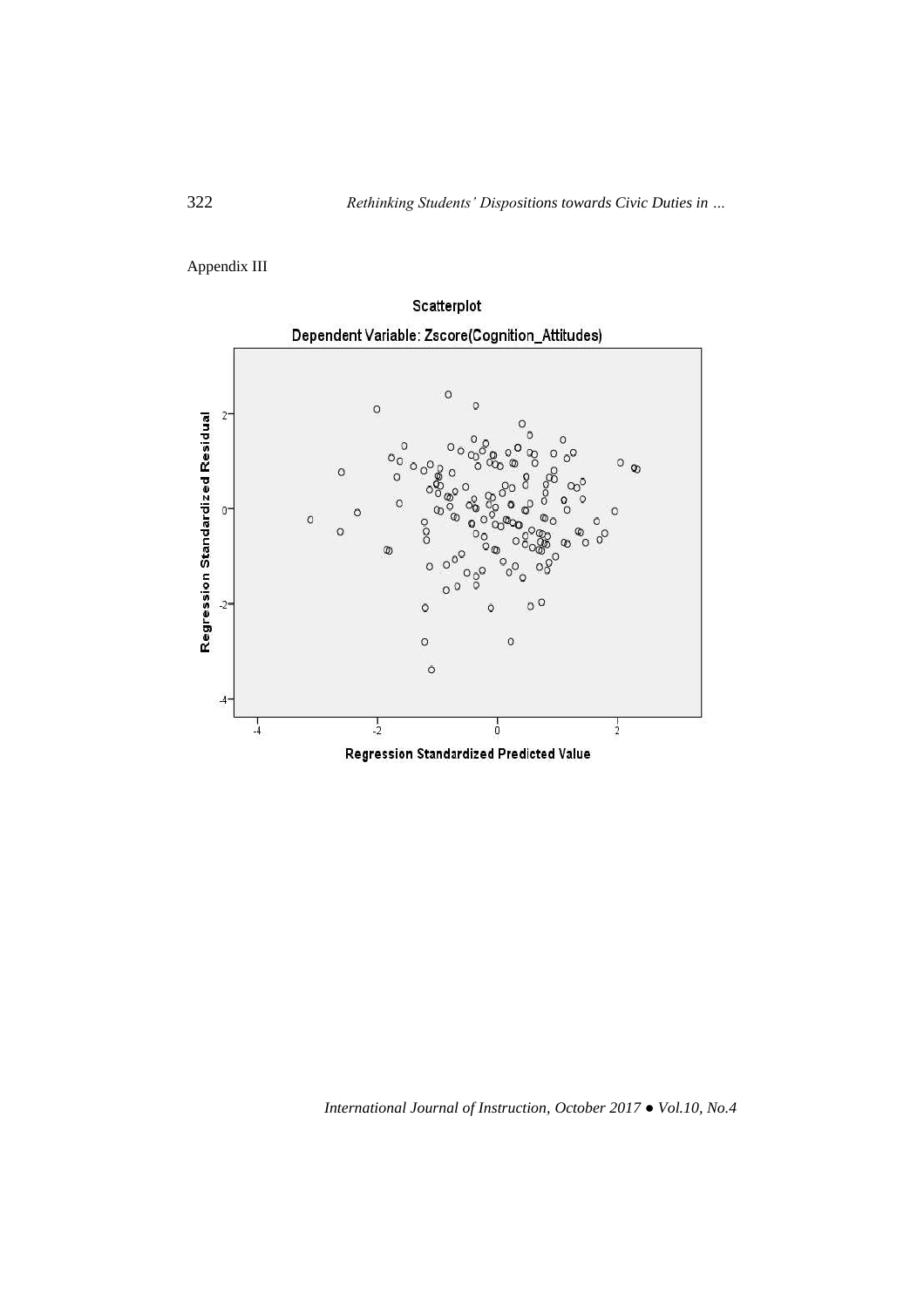#### **Turkish Abstract Kentsel Öğrenme Ortamlarında Öğrencilerin Sivil Görev Yönündeki Yönergelerini Yeniden Düşünmek**

Bu çalışma, orta öğretim öğrencilerinin okul ekolojilerindeki düşünce tutumlarının etnik topluluk tutumlarına etkisini araştırmıştır. Kuzey ve Güney Nijerya'daki seçilen sekiz ortaokuldan 167 öğrenciye, Kıdemli Öğrencilerin Düşünce Dağılımları Anketi (SSTDQ) ve Öğrencilerin Sivil Eğitime Tutum Ölçeği (SACES) uygulanmıştır. Adım adım doğrusal regresyon modelinin sonuçları, mutlakiyetçilik, batıl inanç ve dogmatizmanın, öğrencilerin yurttaş tutumlarına güçlü bir şekilde bağlı güçlü yordayıcılar olduğunu göstermiştir.

Anahtar Kelimeler: eleştirel söylem, sivil tutumlar, kentsel öğrenme ortamı, batıl inanç, dogmatizm

#### **French Abstract**

## **Reconception des Dispositions d'Étudiants vers Devoirs(Droits) Civiques dans Écologies d'Apprentissage Urbaines**

Cette étude a exploré l'influence causative de dispositions pensantes sur les étudiants de collège d'enseignement général des attitudes civiques dans des écologies scolaires. 167 étudiants de huit collèges d'enseignement général choisis au Nigeria du nord et du sud ont répondu au Questionnaire de Dispositions de Pensée des Étudiants Seniors (SSTDQ) et l'Attitude des Étudiants à l'Échelle d'Enseignement(Éducation) Civique (des SACS). Les résultats du modèle de régression linéaire point par point ont déclaré que l'absolutisme, la superstition et le dogmatisme étaient les prophètes puissants qui sont fortement connectés aux attitudes civiques des étudiants. L'étude a des inférences pour le développement des professeurs viz un viz les attitudes civiques des étudiants enseignants de l'intérieur de dans des écologies scolaires.

Mots Clés: discours critique, attitudes civiques, écologies d'apprentissage urbaines, absolutisme, pensée superstitieuse, dogmatisme

## **Arabic Abstract**

# **إعادة النظر في تصرفات الطالب نحو الواجبات المدنية في بيئة التعلم الحضري**

واستكشفت هذه الدراسة التأثير المسبب للتفكير في المواقف المدنية لطالب المدارس الثانوية في اإليكولوجيا المدرسية. استجاب 761 طالبا من ثماني مدارس ثانوية مختارة في شمال وجنوب نيجيريا الستبيان تفكير الطالب الكبار )SSTDQ)، و موقف الطالب لمقياس التربية المدنية )SACES). وأظهرت نتائج نموذج االنحدار الخطي التدريجي أن المطلق، والخرافات، والدوغماتية هي المتنبؤات القوية التي ترتبط بقوة المواقف المدنية للطالب. وقد استنتجت الدراسة استنتاجات لتطوير المعلمين بمعنى أنها تعبر عن مواقف المواطنة المدنية من الداخل إلى الخارج في اإليكولوجيا المدرسية.

الكلمات الرئيسية: الخطاب النقدي، المواقف المدنية، البيئة الحضرية التعلم، المطلق، التفكير الخرافية، دوغماتيسم